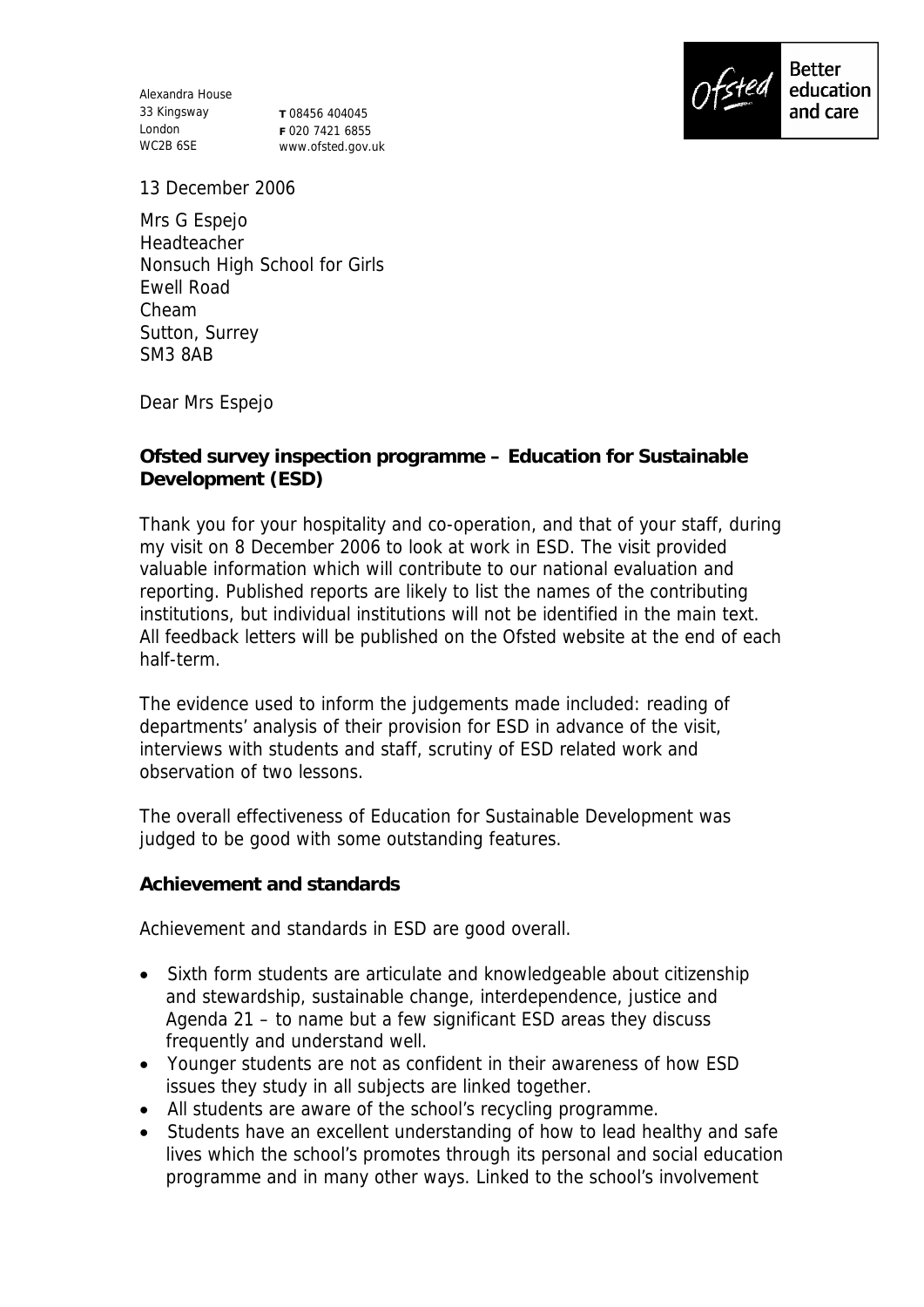with the David Lloyd facility on site, the provision for physical education, and students' uptake of extra-curricular sporting activities, is outstanding.

• Students have a keen sense of inequality and are very generous in their fundraising for charities, for those less fortunate than themselves.

## **Quality of teaching and learning of ESD**

Too few lessons were observed to make a judgement on the quality of teaching and learning in ESD. Nevertheless, it is clear that teachers promote discussions which help students to develop arguments and opinions on a range of ESD issues. Teachers also promote active learning to develop students' understanding of sustainable development. Students also learn by reading the regularly changed displays which link many subjects to world events and issues.

## **Quality of curriculum**

The quality of the curriculum for ESD is outstanding. All subjects include a rich focus on ESD. Only a few highlights can be mentioned in this letter:

- The mathematics department's use of the Amnesty International's "Human Rights in the Curriculum" materials is an inspiring example of making a subject relevant to students' lives and helping them to examine major global issues.
- The modern foreign languages department's analysis of its ESD provision under the QCA headings revealed the wealth of cultural and political issues students study, ranging from racism in Classics to Eco-tourism in Spanish, not forgetting consideration of the 2012 London Olympics.
- The PSHE and citizenship programmes include significant issues related to stewardship of the planet, for example food, water and world poverty.
- Through assemblies, the Eco-society, the debating society, Amnesty International meetings, and the sixth form lecture programme, students experience and discuss numerous ESD topics.

**Leadership and management of ESD**

Leadership and management of ESD are good.

- ESD is an integral part of the school culture. It is "implicit as well as explicit – it is part of what the school does". Considerable expertise exists in the senior leadership team and many teachers are aware of the importance of ESD issues. The excellent work being done within the school has not yet been co-ordinated.
- The governors, senior managers and the bursar are very aware of the need for the school to be sustainable in all senses. As an example, the recent extension to the main school building confirms that the school has energy efficiency as a high priority.